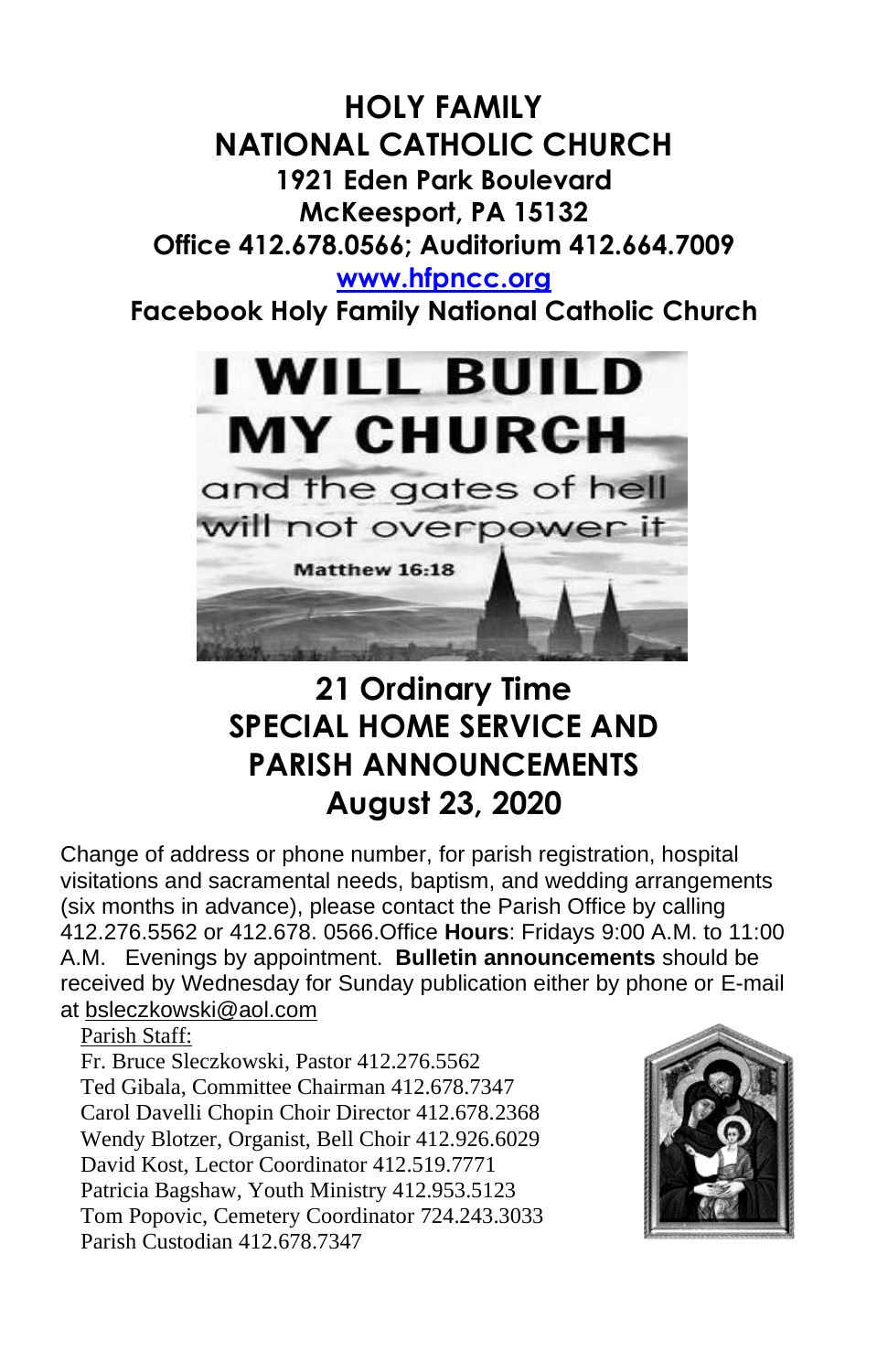### **This Week**

**August 23, 2020 21st Sunday Ordinary Time Holy Mass 9:00 A.M. +Gary Pacynski Int. Mr. & Mrs. Ted Gibala; +Paul Yonek Int. Bob and Janet Yonek**

#### **August 30, 2020 22nd Sunday Ordinary Time Youth Sunday**

Holy Mass 9:00 A.M. **++Anthony Palko** (Ann.) Int. Mrs. Frances Palko; **+Stephen Popovic** (37th Ann.) Int. Mrs. Helen Popovic and Family A special envelope for the National Youth Fund to help in the National Youth Programing can be found in the Fair Share Packets

 *Holy Family Parish extends it sympathies and love to Helen Mulac and family upon the recent death of her daughter, Marianne Keith. Eternal rest grant to her Lord and let the perpetual light shine upon her and may she rest in peace.*



"If telemarketers call, invite them to church."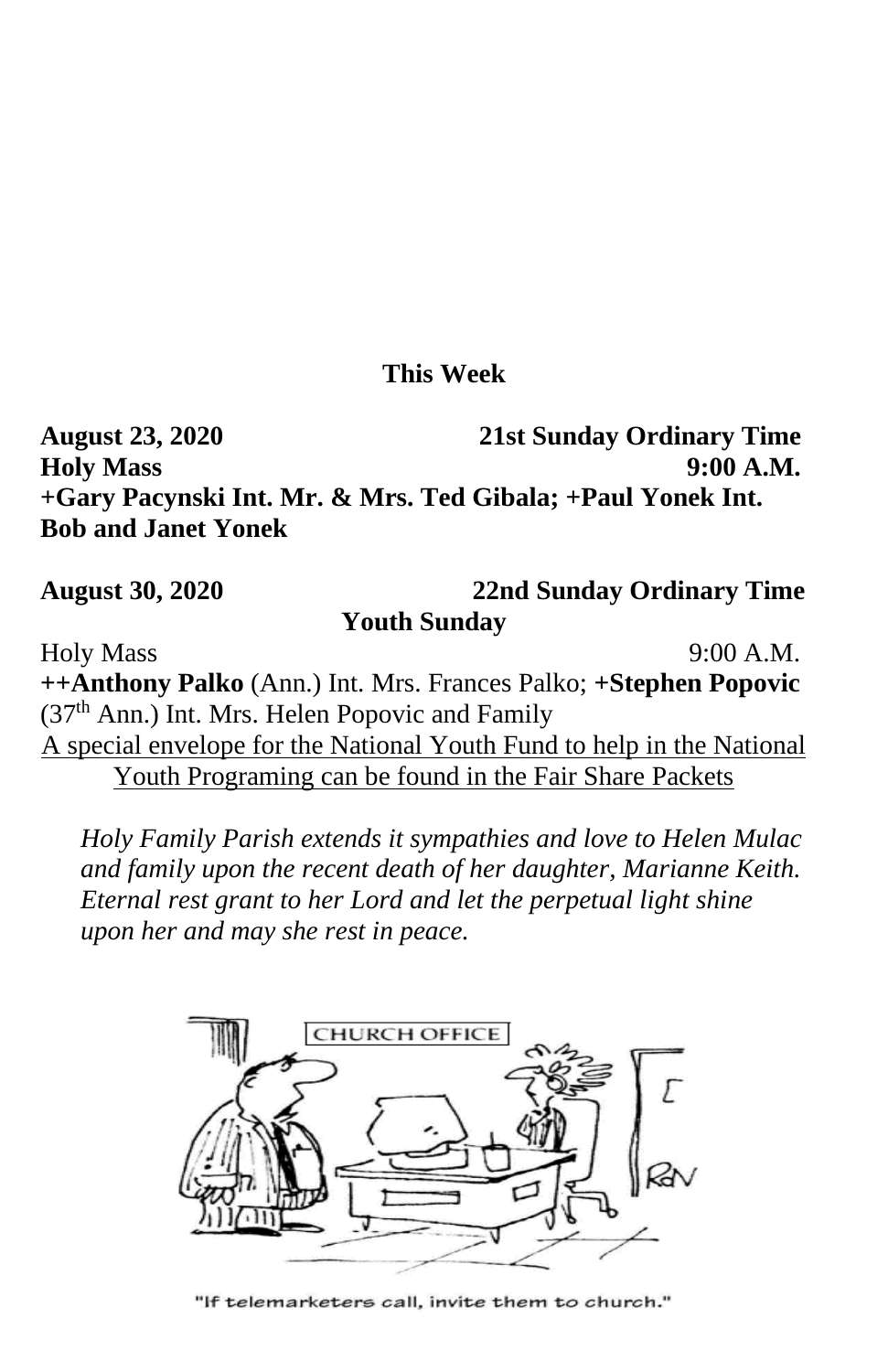### **Continuing our Discipleship**

The standard definition of "disciple" is someone who adheres to the teachings of another. It is a follower or a learner. It refers to someone who takes up the ways of someone else. Applied to Jesus, a disciple is someone who learns from him to live like him someone who, because of God's awakening grace, conforms his or her words and ways to the words and ways of Jesus. Or, you might say, as others have put it in the past, disciples of Jesus are themselves "little Christs" (Acts 26:28; 2 Corinthians 1:21). The four Gospels give us the definitive portrait of Jesus in his life on earth, and if we really want to know what it means to be his disciple, the Gospels are likely where we start. In particular, John's Gospel shows us three complementary perspectives on what it means to follow Jesus, each patterned after Jesus himself. Building off of John's profile, we could say that a disciple of Jesus is a worshiper, a servant, and a witness.